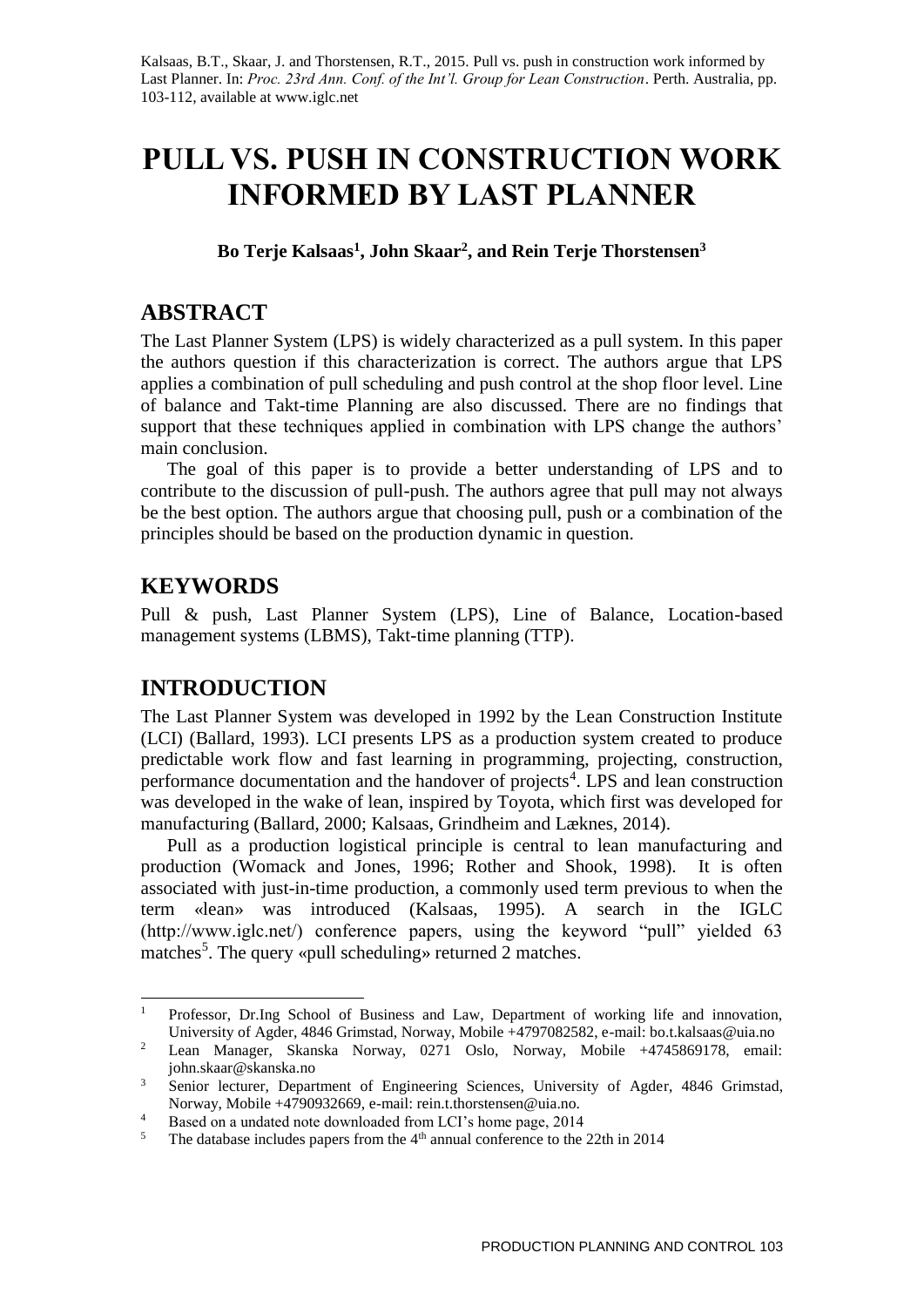Ballard (2000) defines «pull» in production control, by referring to Hopp and Spearman's (1996) definition for manufacturing: "Pull systems release materials or information into a system based on the state of the system (the amount of work in process, the quality of available assignments etc.) in addition to due dates". In contrast, the push system releases materials or information into the system "based on preassigned due dates" only. Work controlled by push is based on a plan. Ballard then refines pull in construction to be "ultimately derivative from target completion dates, which specifically applies to the internal customer of each process". Arguments on pull are emphasized as part of the Lookahead-plan (pulling work from upstream production units). Ballard argues that the constraint analysis in the Lookahead-plan is utilizing a pull-mechanism, in contrast to traditional construction scheduling (e.g. the Critical Path Method -CPM) which is based on push-mechanisms. The Lookaheadplan supports Ballards claim that LPS is a pull system: "Further, making assignments ready in the Lookahead process is explicitly an application of pull techniques. Consequently, Last Planner is a type of pull system." Koskela (1999) also emphasizes the pull system as an important instrument for "ensuring that all the prerequisites are available for the assignments» as a part of the Lookahead-plan in his design criteria for production systems. Thus, the pull-mechanism is justified by the criteria that upcoming assignments are actively prepared. Kalsaas, Grindheim and Læknes (2014) considers "pull" to be one of the basic principles of LPS.

Pull-mechanisms do not seem to be support production plans involving direct construction work (shop floor level). Ballard (2000) claims that concrete delivery to a construction site is one of few shop floor level activities which is traditionally governed by pull mechanisms. This is due to the short shelf life of fresh concrete, which makes it necessary to commission it only when it is actually needed at the construction site. Long supplier lead-time for most materials and products is suggested as the reason for the domination of push-mechanisms on the shop floor level. In his doctoral work, Ballard (2000) calls for a "puller" to be included in LPS on the action item log. He is, however, not specific about what that should be.

This paper questions whether LPS is a pure pull system. The authors theorize that this is not the case, and that clearer and more precise use of terminology is necessary in this area.

This paper gives an overview over what is considered push and pull in a production logistical environment. Pull is then considered in the context of the Toyota production system. This is used as a reference for further discussion subsequently followed by a description of LPS. LPS in turn is analyzed in relation to pull and push. Lastly, the relationship between push, pull, milestone planning, LBMS, Line-of Balance and takt-time planning is discussed.

## **WHAT IS PULL AND PUSH?**

A pull signal is dispatched when a product is procured. In construction we often deal with Engineer-to-order, and despite of the customers pull, the production might be pushed toward the contracted delivery date. In the context of this paper, pull is defined a downstream work process that pulls materials from an upstream process. This mechanism enables the amount of work in process to be reduced, when compared to the push control mechanism. Push is closely tied to Material Requirement Planning (MRP), where production schedules for each work station in a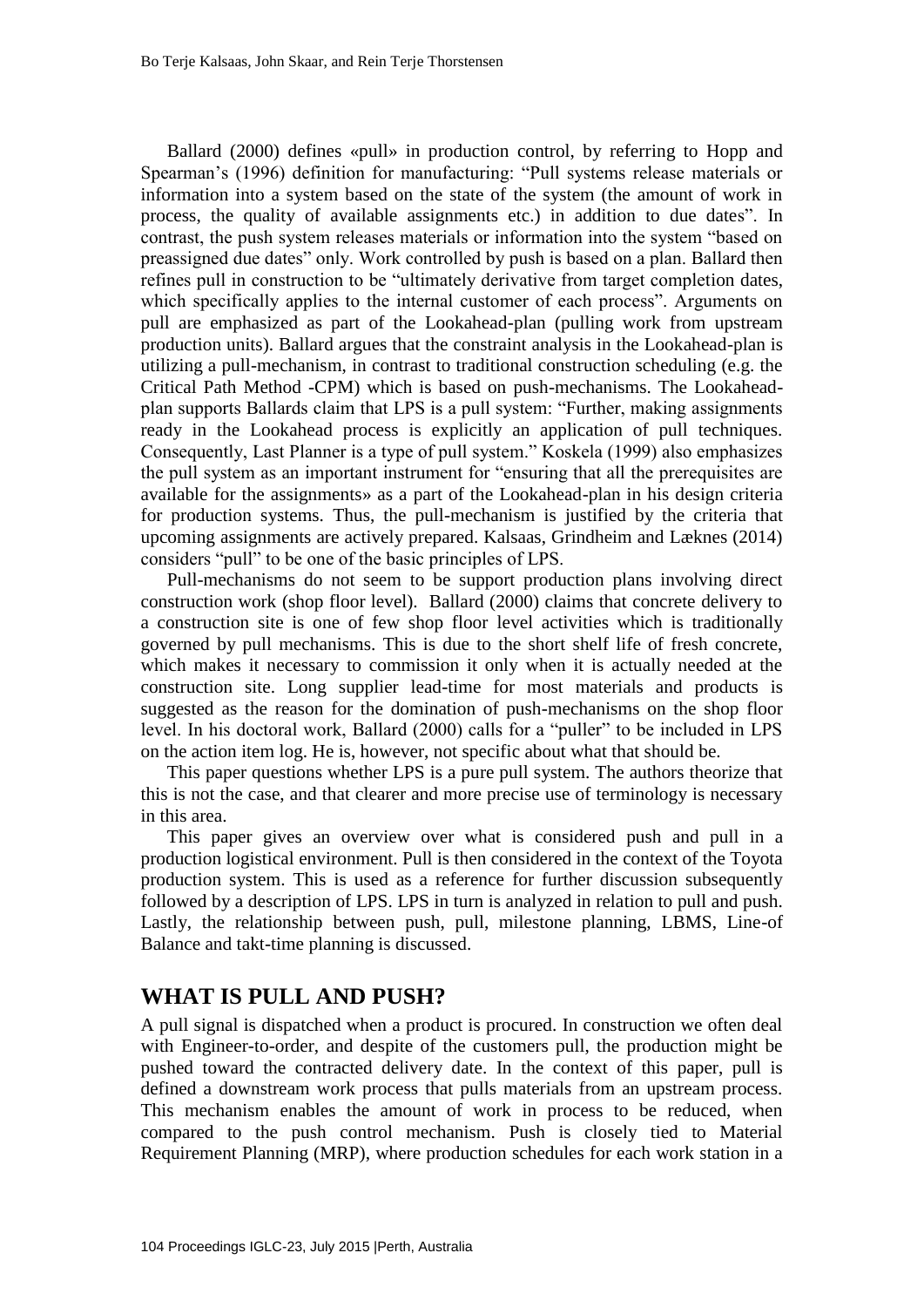production chain are developed centrally. There are some disadvantages for this system. If problems occur in a work station downstream in the chain, work in process will build up in front of the workstation with unexpected downtime. A pull mechanism, on the other hand, reduces the demand for material from the upstream workstation, since it only produces materials according to demand. This dynamic propagates further upstream in the production chain.

One renowned pull system is known as kanban. Kanban is the Japanese word for "signboard". Kanban cards are used as a method for issuing commands in the production of material. The kanban system was developed by the Toyota Motor Company, and it is connected to JIT production and pull. Kanban can be described as a control system for replenishing material based on actual demand. The demand can be from an external customer or from a downstream work process. The kanban system is based on the creation of buffers along the production line, which replenishes materials simultaneously with their consumption. The demand from the customer is visualized upstream in the production chain through kanban cards and kanban billboards. This provides clear management information which facilitates operator's ability to prioritize the orders. Kanban is therefore known as a systematic method for material and information determination on the shop floor level. Designing and scaling a kanban system requires both analysis and planning. The focus of the design stage is to locate buffers and kanban loops, while scaling is focused on determining the number of kanban cards to circulate between the producer and consumer of a specific unit in a kanban loop. The number of cards is calculated from demand forecasts, assumed lead times, and the tolerances for the required security factor needed to compensate for demand variations.

The number of kanban cards (N) in a loop in its simplest form can be calculated in the following way:  $N = E^*L/C$ , where  $E =$  demand in a defined interval,  $L =$  lead time from delivery of a kanban order to recipients,  $C =$  unit load. If  $E = 150$  pieces per day,  $L = 2$  days,  $C = 40$  pieces, the loop would need 8 kanban cards. Kanban will increase the amount of material which is in process during unstable demand and lead times, e.g. when operational time for production equipment varies.

A selection of literature for production logistics, argues that the material and production control system should be based on a variety of characteristics of the production line (Hyer and Wemmerlöv, 2002; Kalsaas and Alfsen, 2009). The literature suggests that it is beneficial to use pull solutions when the following criteria are met: Low variation of demand; Short changeover time; Small batch size; Small transport batches; Simple flow patterns; Balanced bottlenecks; High levels of operational equipment time; High degree of work flexibility; High delivery reliability; High production quality; and High supplier performance;

Push solution is recommended for the opposite values of these variables. One implication of this theory is that pull solutions may not always be optimal independent production technologies if there is stability in the value chain. Ballard (1999) takes an open stand on pull-push when it comes to design management: "…it may well be true that pull techniques are inapplicable to design management. But it is clear that their absence results in considerable waste and inefficiency". There are subsequently several approaches of combining push-pull in production control, such as the methods described by Huang and Kuisak (1998).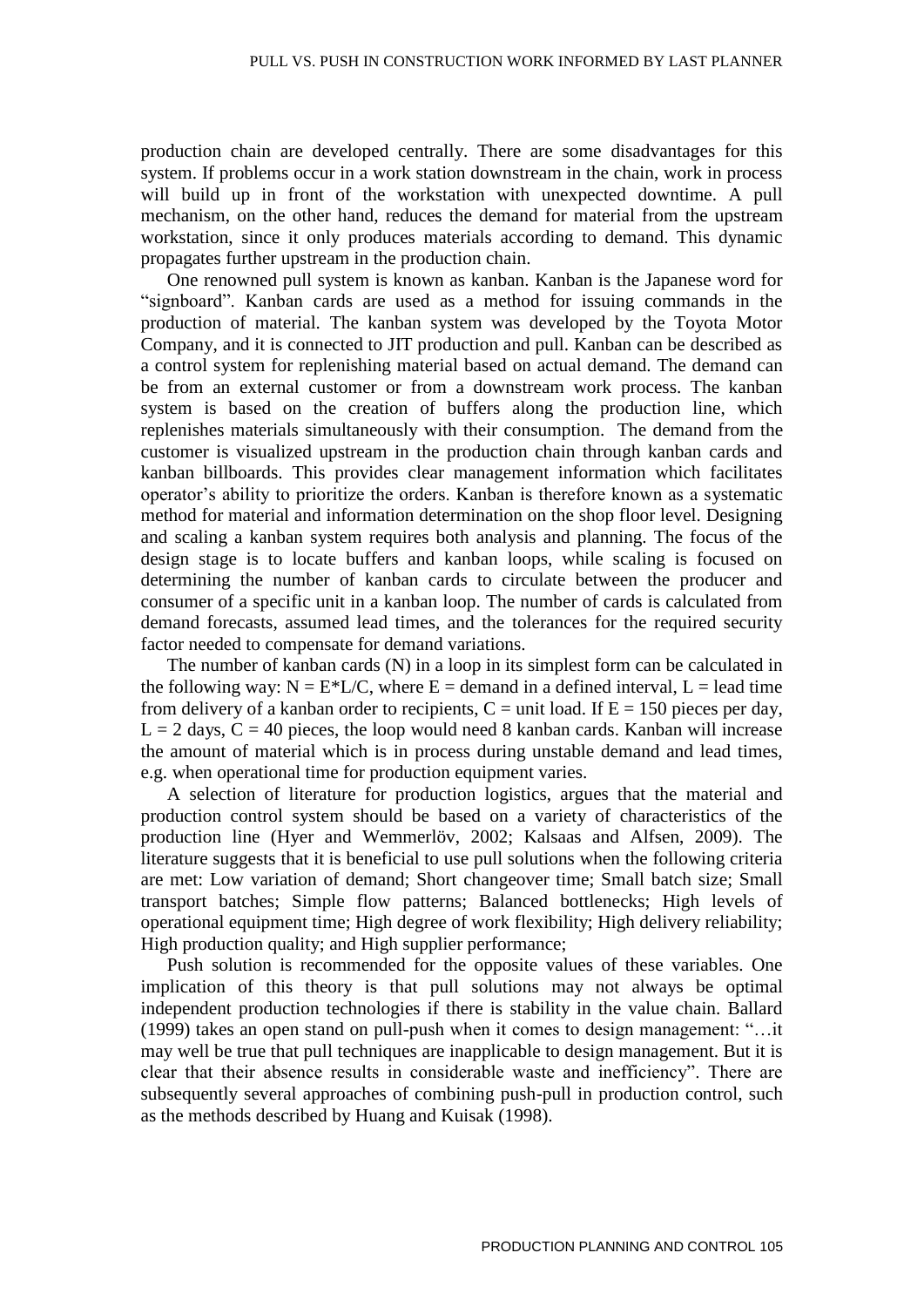## **TOYOTA'S PULL PRODUCTION SYSTEM**

Toyota's car manufacturing is done on an assembly line (Kalsaas, 1995). The value chain typically consists of three factories: chassis, painting and assembly. Cars are often painted in batches using the same color in order to reduce changeover time. Each work shift has a production goal set for them for a given number of cars. The production goals as well as the numbers displaying the current status in real time are showed on a luminous billboard visible from the assembly line. All the cars in production are presold. The buyers are generally car dealerships/dealers or end users. The day-to-day production is based on an executive plan. When a painted chassis enters the assembly band and moves from work station to work station, the product gradually becomes a car. The majority of the car parts are assembled by a number av work stations. The parts are pulled to each work station based on a kanban system with a loop to the subcontractors. The subcontractors are usually located close to the car factories in the form of production facilities and/or storage. When a loading unit (kanban) is empty for parts, production is moved to a new loading unit. The released kanban card from the empty kanban-container is then posted on a billboard. This card is used a production order/delivery order to a subcontractor or internal supplier, who is responsible for collecting the cards and refreshing the supplies accordingly.

The assembly line in this respect can strictly speaking be considered a push system. This is because there is no demand from the downstream workstation that initiates work. The belt moves the car frame using a calculated and balanced speed from workstation to workstation for assembly of parts, components and systems.

Toyota, in addition to this process, also employs a quality control system to assure that all the components are correctly assembled before being delivered to the next work station. This process is used to avoid pushing a product that is not ready to the following workstation (Kalsaas, 1995). If an operator experiences difficulties with his assembly, a string is pulled which signals a senior operator. If the operator and the senior operator are not able to solve the problem within the tolerances av predetermined time buffer, the whole assembly line comes to a halt. The system assures supply of products with correct quality before they proceed downstream.

## **LAST PLANNER<sup>6</sup> SYSTEM**

Ballard, Hammond and Nickerson (2010) derived five principles from LPS: Plan in greater detail as you get closer to doing the work; Produce plan collaboratively with those who will do the work; Reveal and remove constraints on planned tasks as a team; Make and secure reliable promises; and Learn from breakdowns.

Kalsaas, Grindheim and Læknes (2014) however conceptualized six underlying principles from LPS, one of which is to "employ the pull principle as the foundation for production control".

The first objective of LPS is to identify what **should** be done via Master Scheduling and Reverse Phase Scheduling (RPS) (Ballard and Howell, 2003). The Master Schedule identifies the milestones for the project, and the focus in the RPS meetings is to pull work packages to meet the milestones thereby validating the schedule. RPS also identifies the work required in order to release work to other

1

<sup>6</sup> Trademark of Lean Construction Institute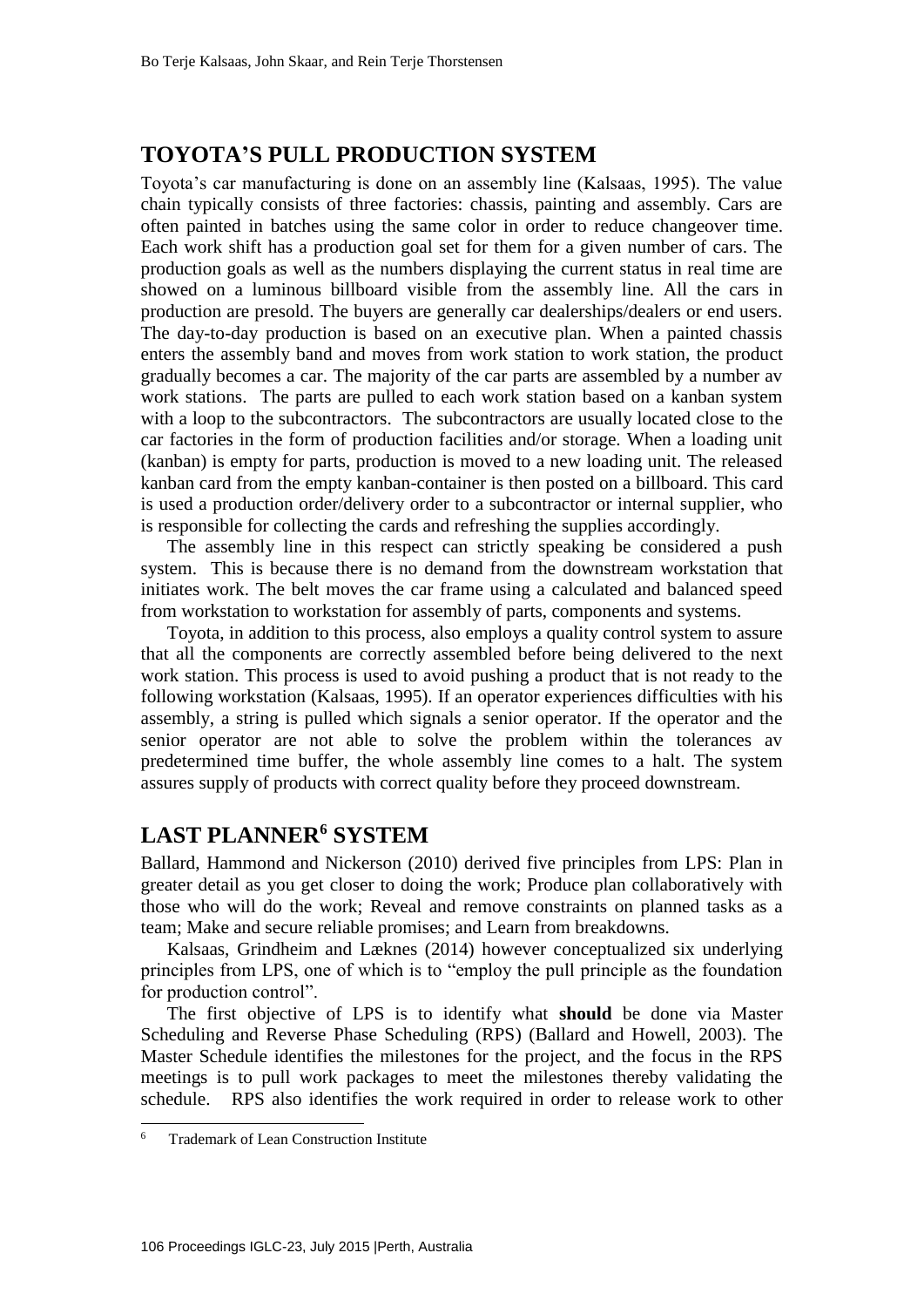trades and teams. The second objective of LPS is to redefine the work that **should** be done into work that **can** be done by removing identified constraints in the make ready process. Ballard and Howell (2003) identified three categories of constraints for tasks:

Directives (e.g. design documents, specifications, task assignments); Prerequisite work (work that must be finished before the activity starts); Resources (labour, equipment, space)

Koskela (1999) has identified seven similar pre-conditions to any construction work: design, components, materials, workers, space, connecting work and external conditions. These seven prerequisites are also identified as the seven flows. Work is prepared by creating a lookahead schedule for the upcoming 4-6 weeks.

The final planning objective is to commit to work that **will** be done in a commitment meeting which addresses the work plan for the upcoming week. The Last Planner, the individual who will be in the field directly managing or performing the work, commits to complete the assignment. Quality assignments should meet five criteria: definition, size; sequence, soundness and learning (Frandson, Berghede and Tommelein, 2014). In conclusion, LPS identifies what work **should**, **can** and **will** be done and lastly what was actually **done**.

#### **ANALYZING LPS IN RELATION TO PULL – PUSH**

The master plan in LPS is an executive plan made up of milestones, and contains no pull mechanisms. The one possible exception to this rule is that some milestones are adjusted or identified based on the RPS-process, where the end of a phase normally is a gate defined as a milestone. RPS itself can be interpreted as pull scheduling as the necessary work for an addressed work package is determined in the method. However, RPS incorporates planning on a more strategic level, not in production control at shop floor level.

A central aspect of the lookahead schedule is to make work packages systematically sound. This is done by removing constrains, i.e. by making materials and equipment available, completing drawings, gathering necessary information and staffing accordingly. Furthermore it enables accessibility to the work place and makes sure that previous tasks are completed with the specified quality indicators. In the weekly work plan (2-3 weeks), work packages are further detailed and specified while constraints and rescheduling are continuously addressed towards execution. The LPS method is based on getting the production done according to plan (Kalsaas, Grindheim and Læknes, 2014). In some implementations, LPS will be supplemented with short daily morning meetings to make the latest adjustments, as unforeseen events always can occur.

By comparing LPS with Toyota's method of controlling car assembly on the shop floor it is quite obvious to the authors that LPS strives to replicate the same mechanisms. Specifically the make ready process in lookahead-scheduling is similar to Toyotas procedures which only allow a partially assembled car to pass down the line when upstream work is step by step quality controlled. The make ready process in LPS is also conducted on a more detailed level in the weekly work plan. It is also possible to halt the work if all prerequisites to complete a work package are not sound. However with LPS, work from a backlog of sound buffer work packages can be included. It is the authors' understanding that halting work completely rarely occurs in construction projects using LPS, like it does in Toyota's case. However, work in an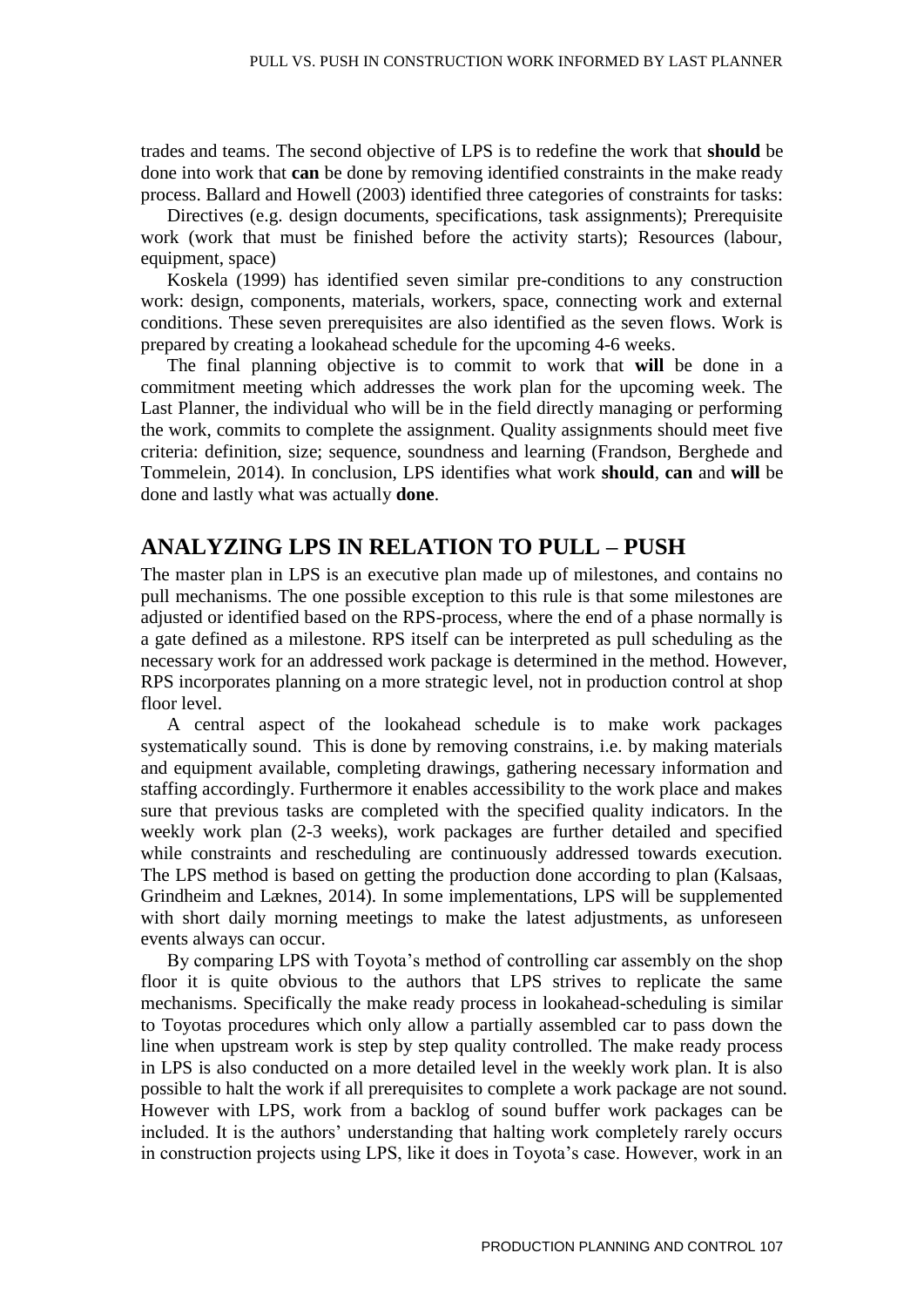LPS system might be rescheduled in the lookahead-process and/or in the weekly work plan, when necessary.

Pull scheduling is obvious an attribute of LPS, but it is more difficult to identify pull-mechanisms in production control at the shop floor level. A crucial question in this regard is whether the make ready process in LPS represents a pull mechanism. The authors do not believe this to be true. In the make ready process the constraints are removed in order to make the plan achievable. This principle is quite similar to the process in CPM where effort is increased to remove constraints and rescheduling is done as needed. A specific difference between the two is the possibility of halting production in LPS. However, halting production from upstream to downstream, no matter how efficient, is not considered a pull mechanism.

Toyotas method for car assembly cannot be characterized as pure pull production, since the assembly line is "pushed" out from a predefined takt and speed customized for each work station. Toyota does still have a pull system that pulls the components to the assembly line, and a system build around the assembly line to ensure that work is delivered with the correct quality to a process downstream. In conclusion, Toyota combines pull and push production in their control of car assembly.

If construction projects are to achieve the same level of pull in production as Toyota's system for car assembly, it is necessary for the different components in the seven flows to be established and pulled to production, e.g.: Drawings, equipment and materials, staffing, the work place. Establishing pull on drawing, equipment and materials are manageable, and there are examples of this being done e.g. vendor managed inventory controlled by min/max levels and cargo terminals which deliver small batches of bulky material. Terminals are used as buffer storages outside the construction site, which facilitates optimal material availability. This is set up according to the optimal delivery schedule for the supplier and the main contractor (economy of scale in transportation and order size). The construction sites can pull material from the terminal to the construction site as needed. Since the goods can be both confirmed to be correct and the quality can be controlled on the terminals, the construction sites can manage to have a tight and precise delivery, and avoid excessive stock at the construction site. The degree of on time delivery seems to increase with the use of terminal supply systems in construction<sup>7</sup>.

When it comes to a resource plan for labour, the plan resembles a push based plan just like any other MRP plan. It is difficult to see how it is possible to achieve a pullmechanism for labour when the workers' interests must also be accounted for. By applying work buffers, increased flexibility can be achieved for labour demands.

#### **MILESTONES AND PULL – PUSH**

The master plan in LPS is a milestone plan, which often is part of the contract between a professional client and the main contractor in Design-Bid-Build. "Construction of exterior skin" is a commonly applied milestone which differentiates between the finish of exterior and start of interior work in construction.

The focus of the RPS meetings is to pull the plan to the milestones in order to validate the schedule (Frandson, Berghede and Tommelein, 2014). The challenges

1

<sup>7</sup> Experiences from Skanska Norway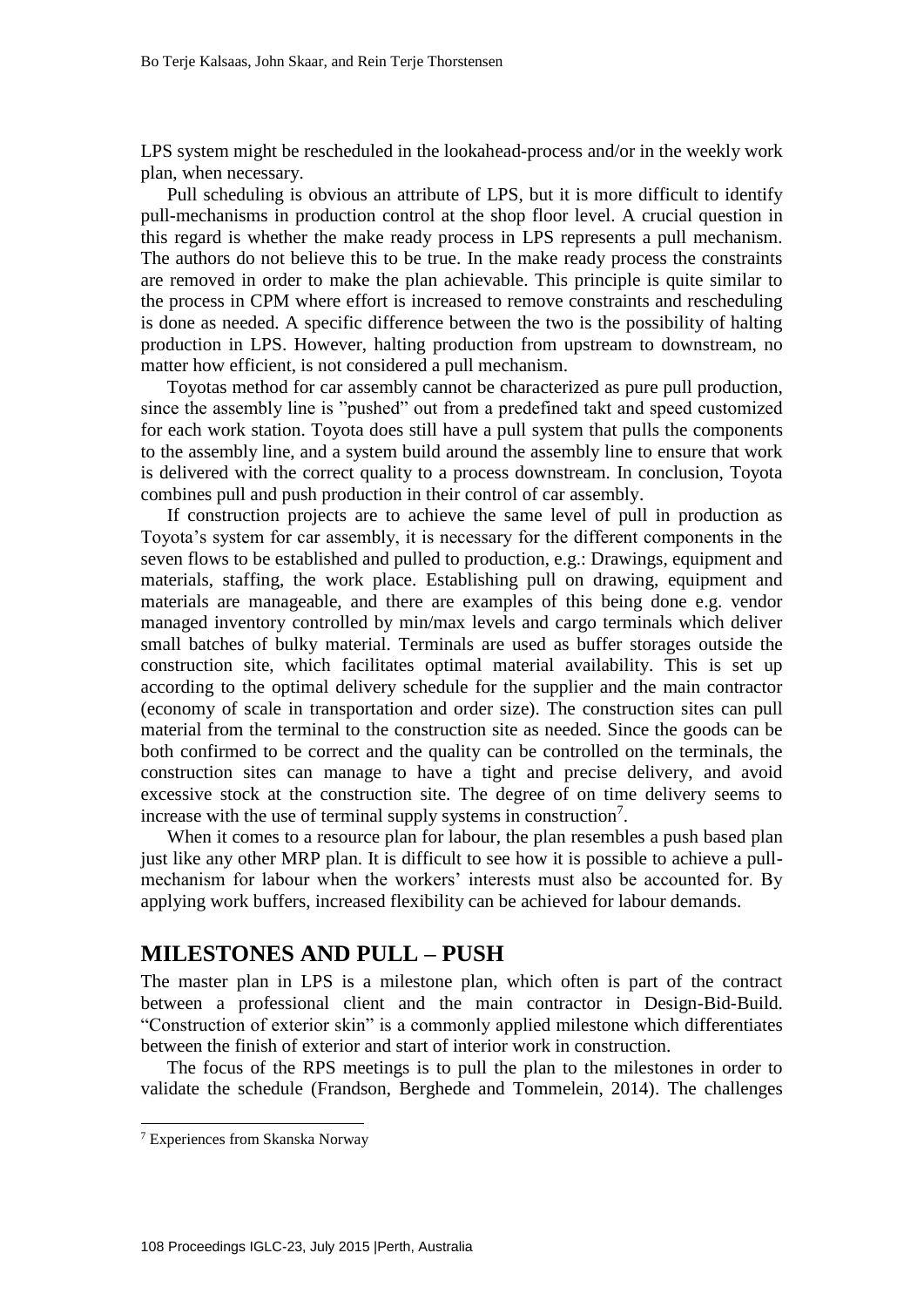that emerge from the use of the RPS process are commonly associated with the need to make changes in regards to the "exterior skin" milestone. This is necessary to enable a production process characterized by effective utilization of resources within the time available. This challenge has been experienced first-hand by a large Scandinavian contractor. This contractor usually starts a project by organizing the RPS process, not only for the intermediate milestones, but for the entire project. The challenge arises when the date of the milestones cannot be changed in the contract, which most likely stems from a lack of trust. This lack of trust can be explained by the terms asymmetric information and opportunistic behaviour in the transaction cost theory (Williamson, 1975). An Integrated Project Delivery (IPD) contract is likely to provide improved conditions for collaboration when it comes to trust and establishing milestones.

However, whether a milestone is determined in a collaborative RPS process or is strictly a bureaucratic decision becomes inconsequential in regards to shop floor control. The determination of a milestone can be described as a point in time where the building project is expected to have reached a state or degree of completion. The work itself might be pushed towards this point. As a result of this the production level is associated with how the work progress is controlled on the shop floor, as explained earlier in the paper.

However, it seems unfavorable that central milestones applied by different disciplines and trades are decided without collaborative planning (RPS) and joint understanding of processes and methods. Functional milestones pre-established solely with the client could enhance the workers sense of being pushed in a way that is not resource friendly or appropriate.

## **LOCATION BASED MANAGEMENT, TAKT-TIME PLANNING AND PULL VS. PUSH**

The location based management system (LBMS) (Kenley and Seppänen, 2010; Kala, Mouflard and Seppänen, 2012) for construction and takt-time planning (Frandson, Berghede and Tommlein, 2013; Linnik, Berghede and Ballard, 2013; Yassine et al., 2014) is frequently combined with LPS (Seppänen, Ballard and Pesonen, 2010; Frandson, Berghede and Tommlein, 2014). In this section the authors discuss if location based management and/or takt-time planning can affect the author's previous conclusions about LPS.

LBMS (Seppänen, 2014) is related to both Line-of-Balance (LoB) (Lumsden, 1968) and the flowline technique (Mohr, 1979). LoB addresses repetitive work, while flowline technique removes that constraint and uses location rather than quantity of elements. LoB does not consider flexible location breakdown structures. In his LBMS development, Seppänen (2014) also refers to Arditi, Sikangwan and Tokdemir's (2002) integration of LoB, CPM and Russell and Wong's RepCon (1993). The main contribution of LBMS is the use of a flexible location breakdown structure. It combines a CPM algorithm to a location based technique through layered logic and a cost and risk model which accounts for workflow continuity. It also adds buffers between locations, and a production control system which forecasts future progress based on past production rates (Kenley and Seppänen, 2010).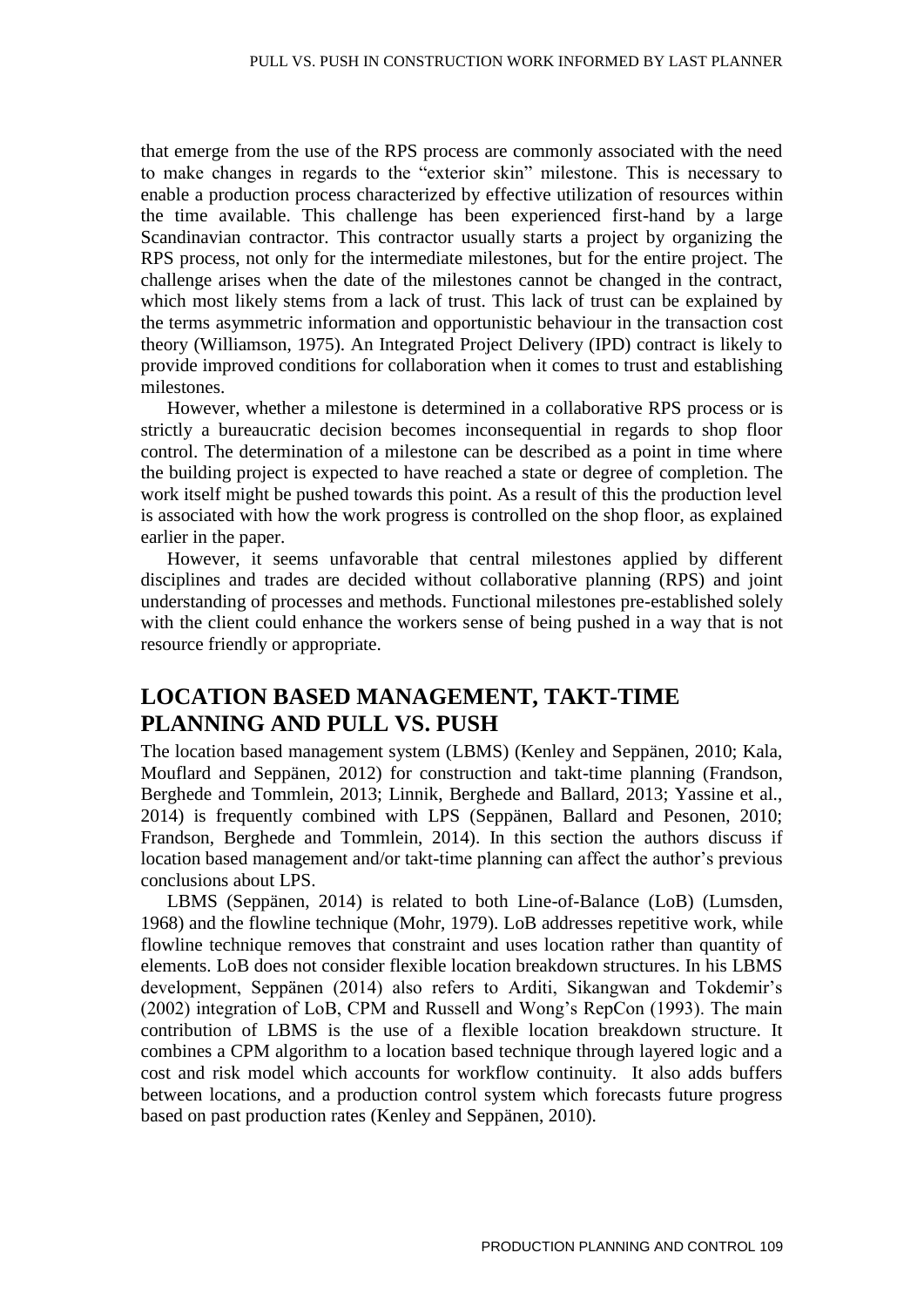Takt-time is originally a lean manufacturing concept. The focus of this concept is to enable all work operations and processes to generate a product that is synchronized with the customer's demands and requirements while staying within the available work time (Rother and Shook, 1998). When applied to construction, takt-time has been defined as the maximum number of days allowed to complete work in each location (Frandson, Berghede and Tommelein, 2013).

According to Linnik, Berghede and Ballard (2013) the priority of LBMS is to maintain labor utilization. The priority of the takt-time is to have work flowing continuously. Both systems will in ideal situations eliminate downtime for both the staff and the line. LBMS allows the duration of a task to vary when the quantities are different between locations, while takt-time requires task duration to be the same. Tolerances allow for corrective actions in LBMS (Seppänen, 2009). The takt-time is calculated based on the production rate of the bottle neck task or project requirements. A challenge in the takt-time approach is the risking loss of capacity for faster tracks following the bottleneck trade.

The purpose of LBMS is to organize production in production lines. Usually procedures are performed in order to run the production lines parallel, since this reduces the time required for construction. Parallel lines can be accomplished by moving production between different production lines, splitting lines that appear to be too long, and combining lines that seem to be too short. In addition, adjustments related to available personnel, production equipment and the share of prefabricated materials etc. can be made. In some instances it is possible to decrease construction time by reducing a selected discipline`s workforce.

In the context of LoB the authors are trying to conceptualize that the pull signal actually comes from the zone/control area, e.g. special rooms or floors. The signal shoes that the preceding trades have finished up their work in the zone, and as a result the subsequent disciplines can begin their activities. It is necessary to conduct an educated estimate in advance av operations to determine the timeframe a discipline needs to conduct their operations in the relevant zone. If there are possible uncertainties in determining lead time, a time buffer should be added to mitigate any risks. It is unrealistic to assume that subsequent disciplines would be on stand-by and ready to move into the control area regardless of when it is ready. It is common practice for certain disciplines to work in different control areas dictated by the project schedule. This means that there is no true pull mechanism present for production at the shop floor level, even though one can argue that the planning is pull based.

In takt-time planning the takt time is decided by a central decision maker on behalf of all trades, which can be regarded as the customer. However, as with LBMS, the implementation of production appears to be pushed based, as the production train runs its pace based on pre-calculated durations, and not because of pull signals issued based on the state of the object in a specific location. It is apparent that the "will do" mechanism in LPS is violated in takt-time planning.

## **CONCLUSION**

It is necessary to distinguish between different levels in production when deciding which mechanisms of pull and push should be applied to the organization of construction projects. The first level can be described as shop floor control. This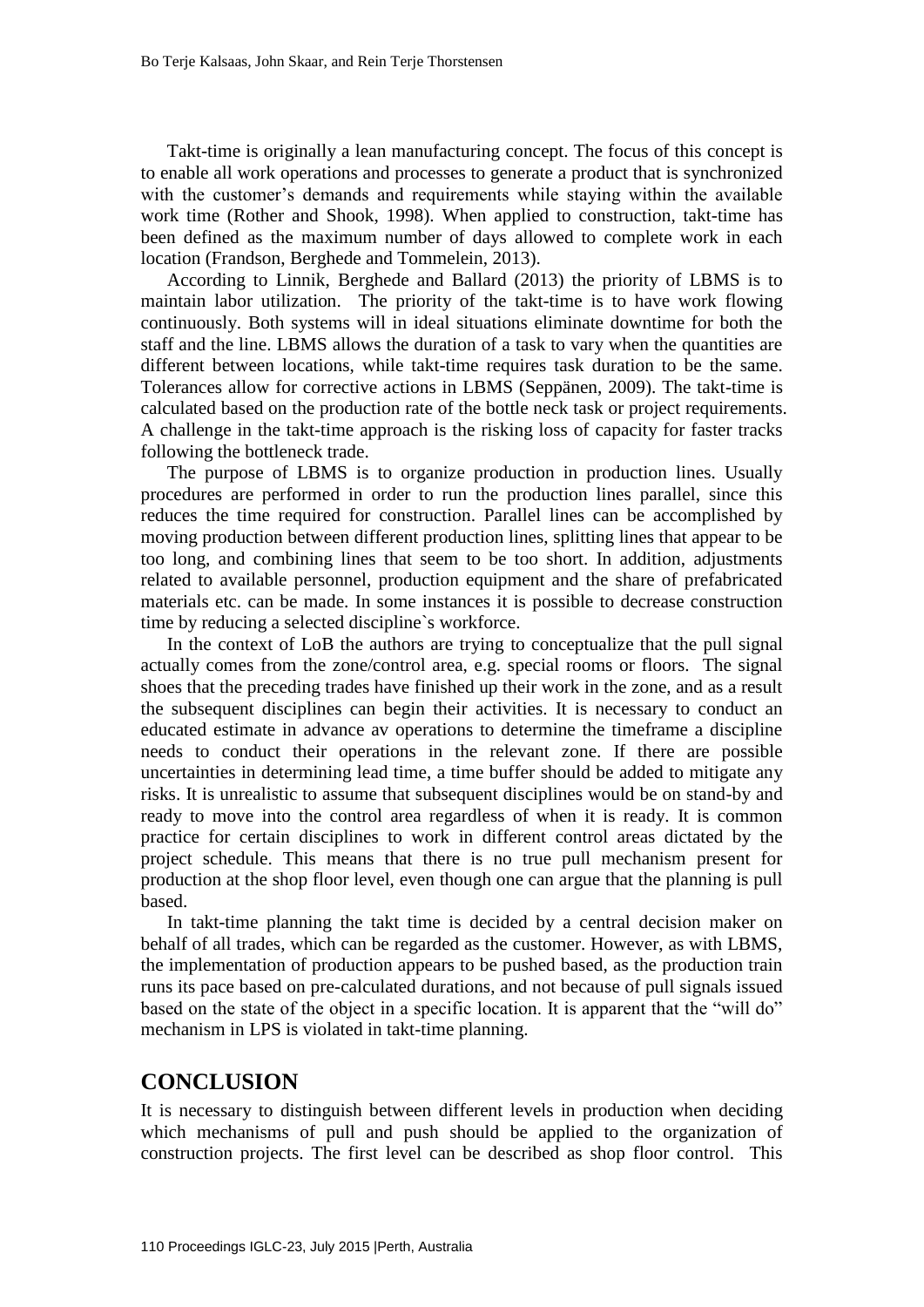deals with how production orders are issued and gives input to "how much of what" should be produced at a workstation. In practice, this can be done by using kanban cards (pull) or by using a centrally calculated production schedule (push) for each workstation in the value chain. The second level can be described as strategic planning. In a kanban system there needs to be a strategic planning phase to identify the required number of kanban cards. The master plan, RPS and lookahead scheduling are all part of strategic planning in LPS.

It is obvious that LPS covers pull scheduling, but the paper argues that production control at the shop floor level is basically push based without any pull mechanism on the work plan level. However useful, the make ready process is push based, even though it can be argued that it can be used to halt production.

Toyota's control of car assembly is also a combination of pull (materials to the line) and push (the moving belt). This indicates that LPS needs to be able to pull materials, equipment, drawings etc. to production to achieve a level of pull control as seen with Toyota. In this paper the authors have also discussed if a combination of LBMS and LPS, or takt-time planning and LPS, would change the conclusion. The result is that both approaches are also comprised of predefined schedules to direct work based on zones/control areas. This means that none of these options represent a pull based system. It is not sufficient to simply remove constraints in order for work to flow in and between disciplines.

The authors believe there is a need for a more nuanced and critical overview of how the term is used. LPS, LBMS and takt-time planning do not automatically become inferior for not applying pure pull concepts. Pull is therefore not necessarily the best technique for organizing production logistics at the shop floor level.

#### **REFERENCES**

- Arditi, D., Sikangwan, P. and Tokdemir, O.B., 2002. Scheduling system for high rise building construction*. Construction Management and Economics*, 20(4), pp.353- 364.
- Ballard, H.G., 1999. *Can Pull techniques be used in design management?* In: *Proc. 2 nd International Conference on Concurrent Engineering in Construction*, Espoo, Finland, August 27-29.
- Ballard, H.G., Hammond, J. and Nickerson, R., 2010. In: *Proc. 17th Ann. Conf. of the Int'l Group for Lean Construction*, Taipei, Taiwan, July 15-17.
- Ballard, G. and Howell, G., 2003. Lean project Management. *Building Research and Information*, 31(2), pp.119-133.
- Frandson, A., Berghede, K. and Tommelein, I.D., 2014. Takt-Time Planning and the Last Planner. In: *Proc. 22nd Ann. Conf. of the Int'l Group for Lean Construction*, Oslo, Norway, June 23-27.
- Frandson, A., Berghede, K. and Tommelein, I.D., 2013. *Takt Time Planning for Construction of Exterior Cladding*. In: *Proc. 21st Ann. Conf. of the Int'l Group for Lean Construction*, Fortaleza, Brazil, July 31- August 2.
- Hyer, N. and Wemmerlöv, U., 2002. *Reorganizing the factory: Competing through cellular manufacturing*. Portland, OR: Productivity Press.
- Huang, C. C. and Kusiak, A., 1998. Manufacturing control with a push-pull approach*. International Journal of Production Research*, 36(1), pp.251-275.